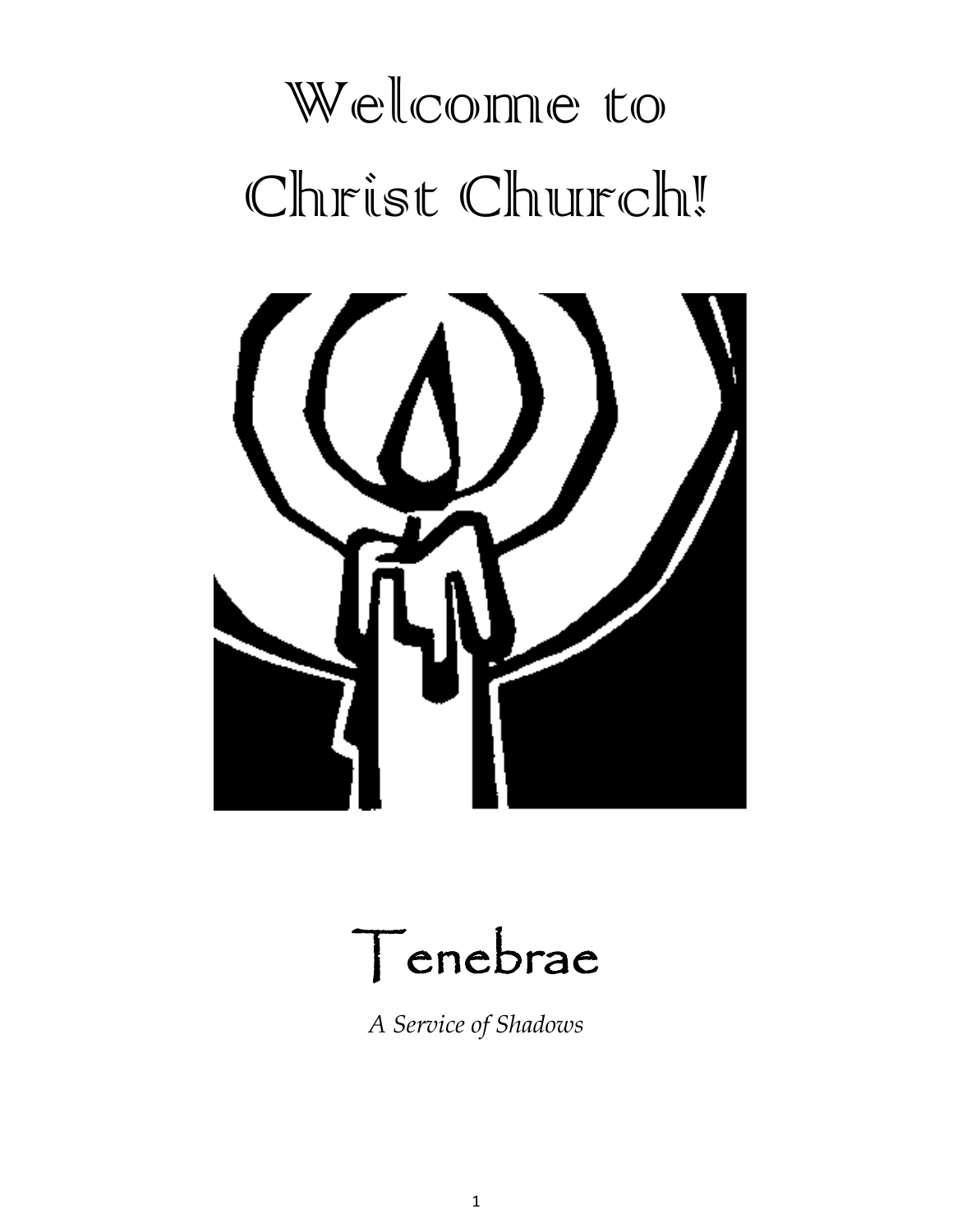# **Tenebrae**

*The name Tenebrae is the Latin word for "darkness" or "shadows," and has for centuries been applied to the ancient monastic night and early morning services of the last three days of Holy Week, which in medieval times came to be celebrated on the preceding evenings.*

*This service is marked by a reading from the book of Lamentations and the gradual extinguishing of candles and other lights until a single candle, considered a symbol of the Lord, remains. Towards the end of the service, this candle is hidden, typifying the apparent victory of the forces of evil. At the very end, a loud noise is made, symbolizing the earthquake at the time of the resurrection (Matthew 28:2), the hidden candle is restored to its place and by its light all depart in silence.*

*The service which follows is designed for the evening of Wednesday of Holy Week, but it could also be used in the early morning hours (before dawn) on either Thursday, Friday or Saturday. It could also be used as an extra devotion on Thursday or Friday evening before retiring.*

*The lights are dim and seven candles are lit in the area of worship. Enter the space in silence and allow the dim light and silence to settle in before beginning.*

*The psalms which constitute the heart of this office may be chanted or read aloud.*

# CHRIST EPISCOPAL CHURCH

*Living the Way of Love since 1640*

*Church:* 25390 Maddox Road *Parish Hall:* 37497 Zach Fowler Road P.O. Box 8 Chaptico, MD 20621

> *Phone:* 301.884.3451 *E-Mail:* office@cckqp.net www.cckqp.net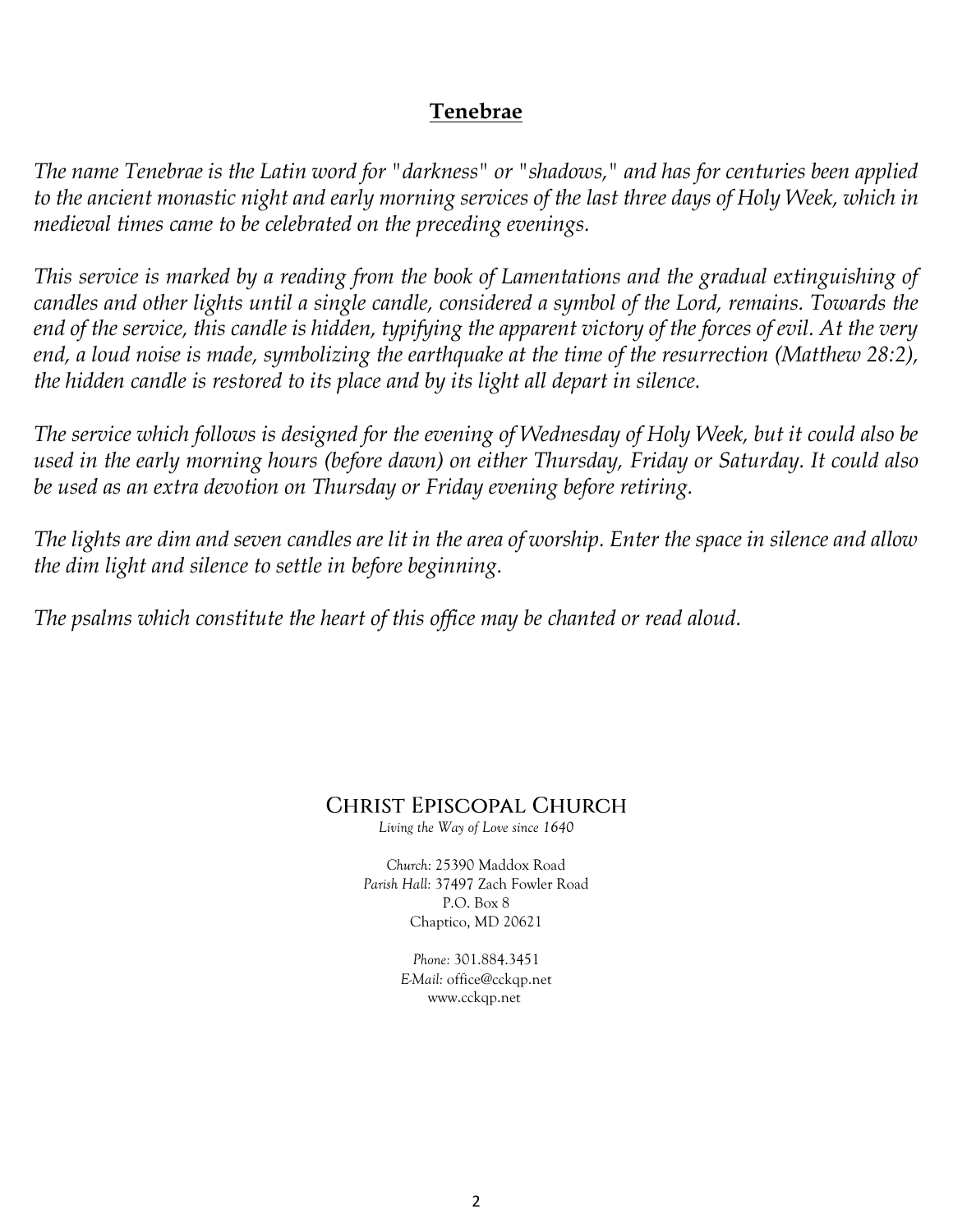- *All: Zeal for your house has eaten me up; the scorn of those who scorn you has fallen upon me.*
- PSALM 69:1-23 Salvum me fac
- 1 Save me, O God,\*  *for the waters have risen up to my neck.*
- 2 I am sinking in deep mire,\*  *and there is no firm ground for my feet.*
- 3 I have come into deep waters,\*  *and the torrent washes over me.*
- 4 I have grown weary with my crying; my throat is inflamed;\*  *my eyes have failed from looking for my God.*
- 5 Those who hate me without a cause are more than the hairs of my head; my lying foes who would destroy me are mighty.\* *Must I then give back what I never stole?*
- 6 O God, you know my foolishness,\* *and my faults are not hidden from you.*
- 7 Let not those who hope in you be put to shame through me, Lord God of hosts;\* *let not those who seek you be disgraced because of me, O God of Israel.*
- 8 Surely, for your sake have I suffered reproach,\* *and shame has covered my face.*
- 9 I have become a stranger to my own kindred,\* *an alien to my mother's children.*
- 10 Zeal for your house has eaten me up;\*  *the scorn of those who scorn you has fallen upon me.*
- 11 I humbled myself with fasting,\* *but that was turned to my reproach.*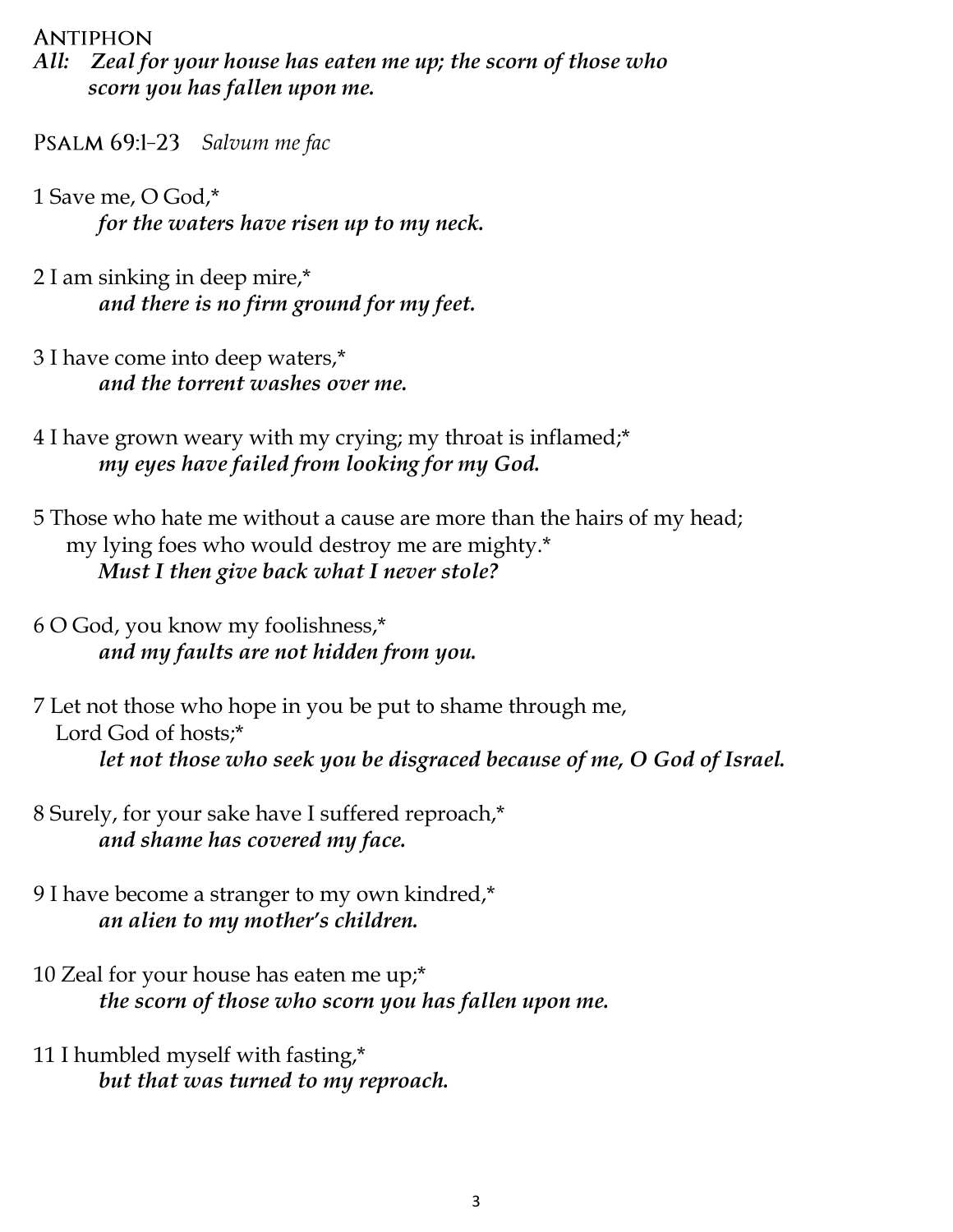- 12 I put on sack-cloth also,\*  *and became a byword among them.*
- 13 Those who sit at the gate murmur against me,\* *and the drunkards make songs about me.*
- 14 But as for me, this is my prayer to you,\* *at the time you have set, O Lord:*
- 15 'In your great mercy, O God,\* *answer me with your unfailing help.*
- 16 'Save me from the mire; do not let me sink;\*  *let me be rescued from those who hate me and out of the deep waters.*
- 17 'Let not the torrent of waters wash over me, neither let the deep swallow me up;\* *do not let the Pit shut its mouth upon me.*
- 18 'Answer me, O Lord, for your love is kind;\*  *in your great compassion, turn to me.*
- 19 'Hide not your face from your servant;\* *be swift and answer me, for I am in distress.*
- 20 'Draw near to me and redeem me;\* *because of my enemies deliver me.*
- 21 'You know my reproach, my shame and my dishonor;\* *my adversaries are all in your sight.'*
- 22 Reproach has broken my heart and it cannot be healed;\* *I looked for sympathy, but there was none, for comforters, but I could find no one.*
- 23 They gave me gall to eat,\* *and when I was thirsty, they gave me vinegar to drink.*

*All: Zeal for your house has eaten me up; the scorn of those who scorn you has fallen upon me.*

*The first candle is extinguished.*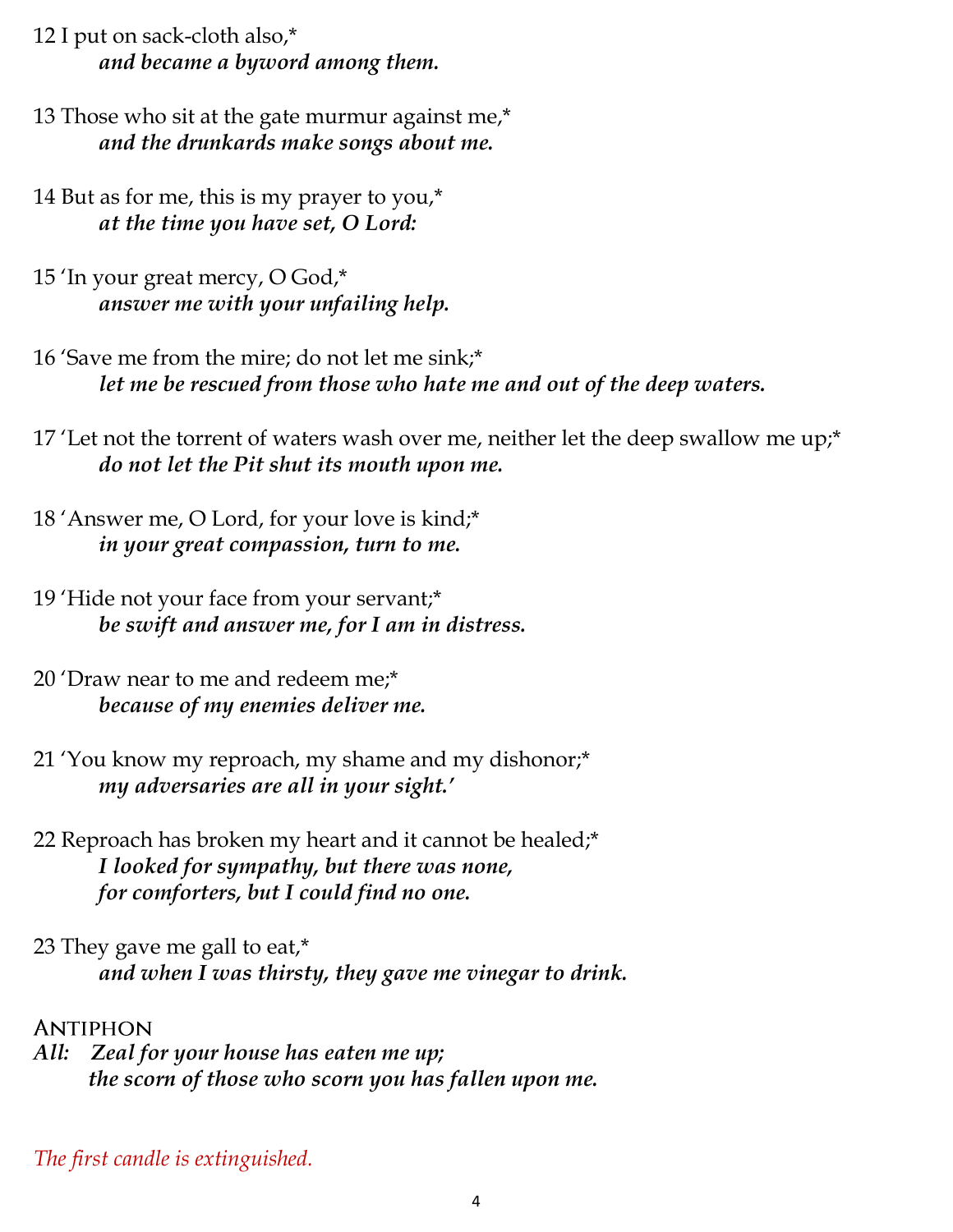- *All: Let them draw back and be disgraces who take pleasure in my misfortune.*
- **Psalm 70** *Deus, in adjutorium*
- 1 Be pleased, O God, to deliver me;\* *O Lord, make haste to help me.*
- 2 Let those who seek my life be ashamed and altogether dismayed;\* *let those who take pleasure in my misfortune draw back and be disgraced.*
- 3 Let those who say to me 'Aha!' and gloat over me turn back,\* *because they are ashamed.*
- 4 Let all who seek you rejoice and be glad in you;\* *let those who love your salvation say for ever, 'Great is the Lord!'*
- 5 But as for me, I am poor and needy;\* *come to me speedily, O God.*
- 6 You are my helper and my deliverer;\* *O Lord, do not tarry.*

#### **ANTIPHON**

*All: Let them draw back and be disgraces who take pleasure in my misfortune.*

*The second candle is extinguished.*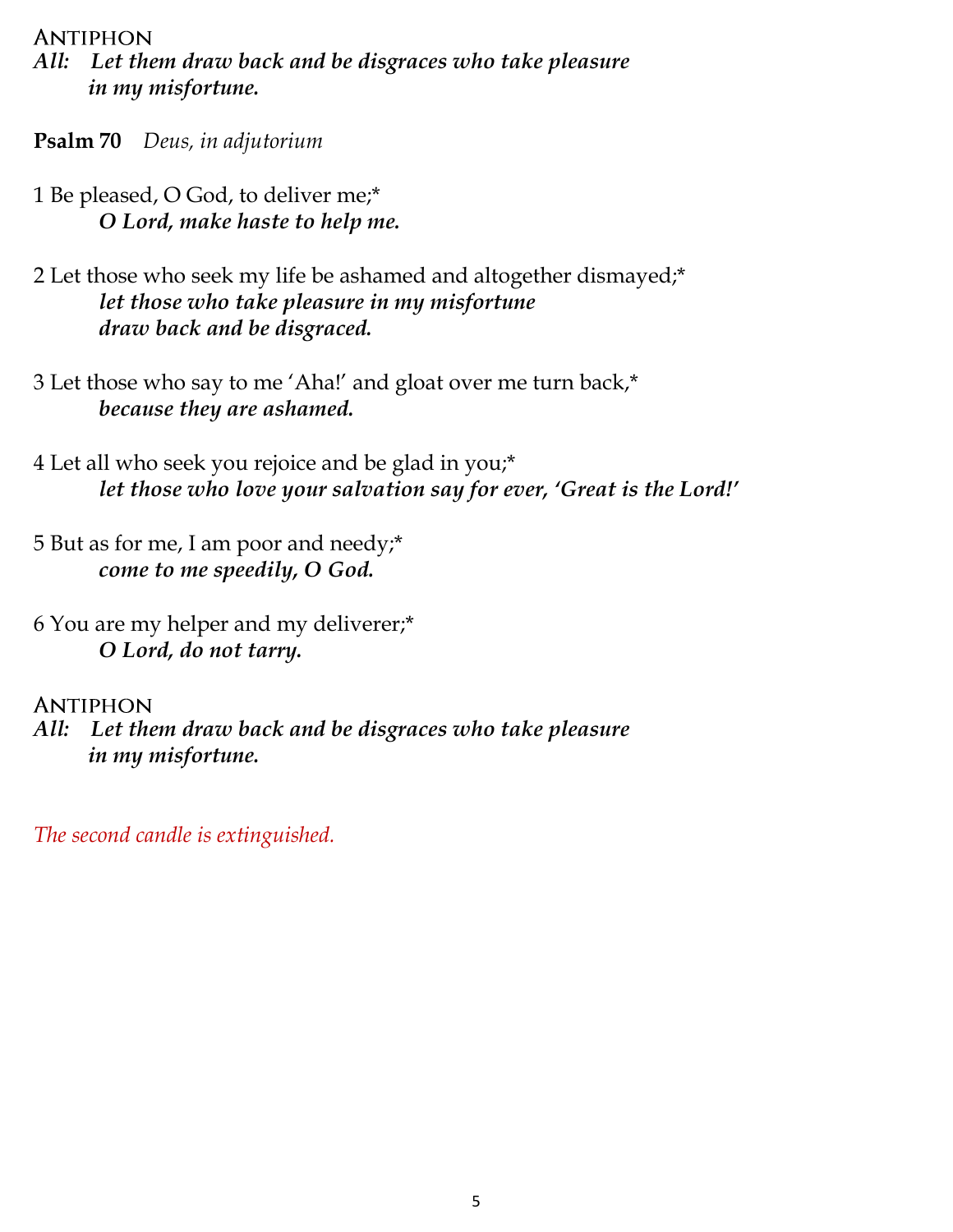**ANTIPHON** *All: Arise, O God, maintain my cause.*

**Psalm 74** *Ut quid, Deus?*

- 1 O God, why have you utterly cast us off?\* *why is your wrath so hot against the sheep of your pasture?*
- 2 Remember your congregation that you purchased long ago,\* *the tribe you redeemed to be your inheritance, and Mount Zion where you dwell.*
- 3 Turn your steps towards the endless ruins;\* *the enemy has laid waste everything in your sanctuary.*
- 4 Your adversaries roared in your holy place;\* *they set up their banners as tokens of victory.*
- 5 They were like men coming up with axes to a grove of trees;\* *they broke down all your carved work with hatchets and hammers.*
- 6 They set fire to your holy place;\* *they defiled the dwelling-place of your name and razed it to the ground.*
- 7 They said to themselves, 'Let us destroy them altogether.'\* *They burned down all the meeting-places of God in the land.*
- 8 There are no signs for us to see; there is no prophet left;\* *there is not one among us who knows how long.*
- 9 How long, O God, will the adversary scoff?\* *will the enemy blaspheme your name for ever?*
- 10 Why do you draw back your hand?\* *why is your right hand hidden in your bosom?*
- 11 Yet God is my king from ancient times,\* *victorious in the midst of the earth.*
- 12 You divided the sea by your might\* *and shattered the heads of the dragons upon the waters;*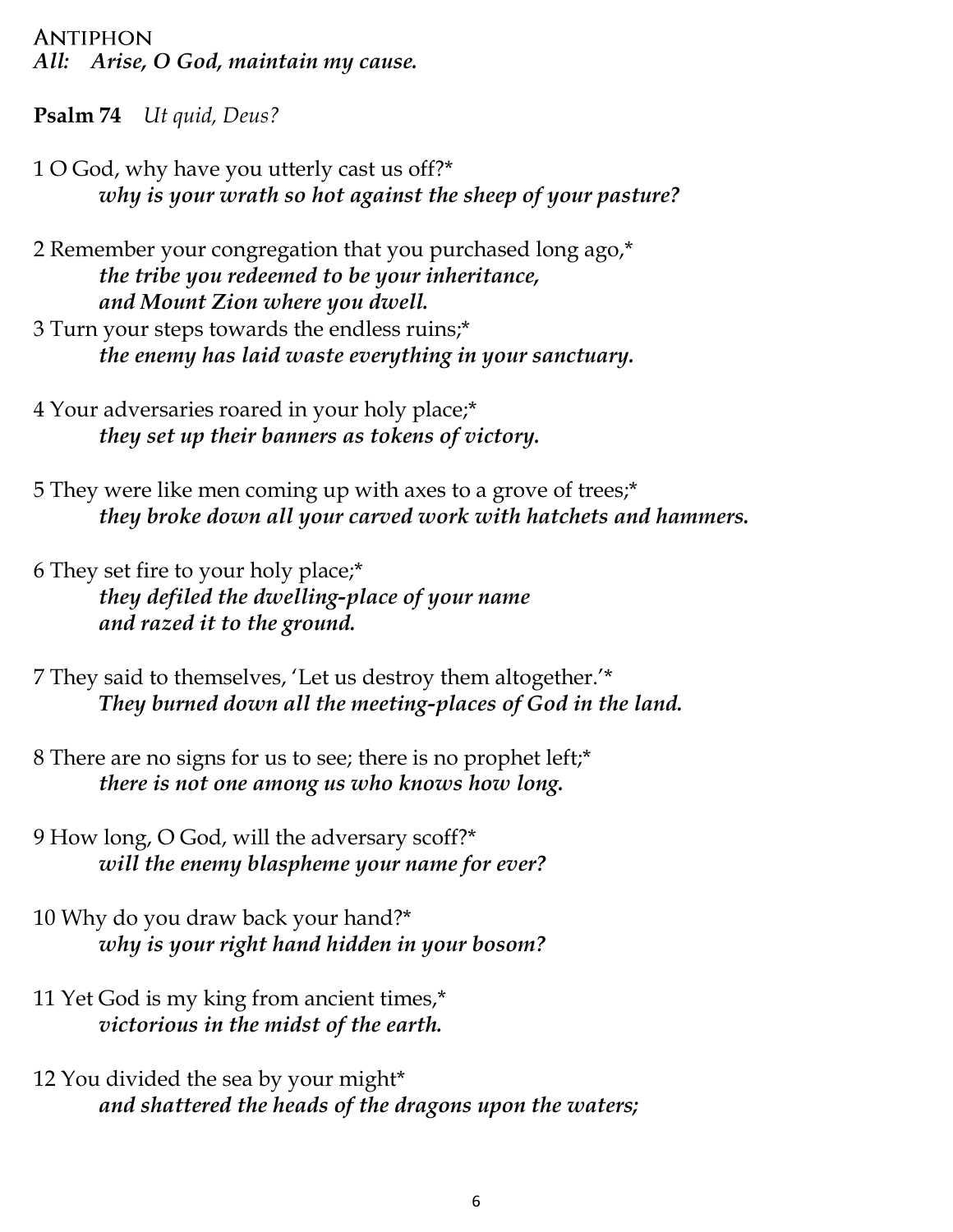- 13 You crushed the heads of Leviathan\* *and gave him to the people of the desert for food.*
- 14 You split open spring and torrent;\* *you dried up ever-flowing rivers.*
- 15 Yours is the day, yours also the night;\* *you established the moon and the sun.*
- 16 You fixed all the boundaries of the earth;\* *you made both summer and winter.*
- 17 Remember, O Lord, how the enemy scoffed,\* *how a foolish people despised your name.*
- 18 Do not hand over the life of your dove to wild beasts;\* *never forget the lives of your poor.*
- 19 Look upon your covenant;\* *the dark places of the earth are haunts of violence.*
- 20 Let not the oppressed turn away ashamed;\* *let the poor and needy praise your name.*
- 21 Arise, O God, maintain your cause;\* *remember how fools revile you all day long.*
- 22 Forget not the clamor of your adversaries,\* *the unending tumult of those who rise up against you.*

**ANTIPHON 3** *All: Arise, O God, maintain my cause.*

*The third candle is extinguished. Then is said:*

*V.* Deliver me, my God, from the hand of the wicked: *R. From the clutches of the evildoer and the oppressor.*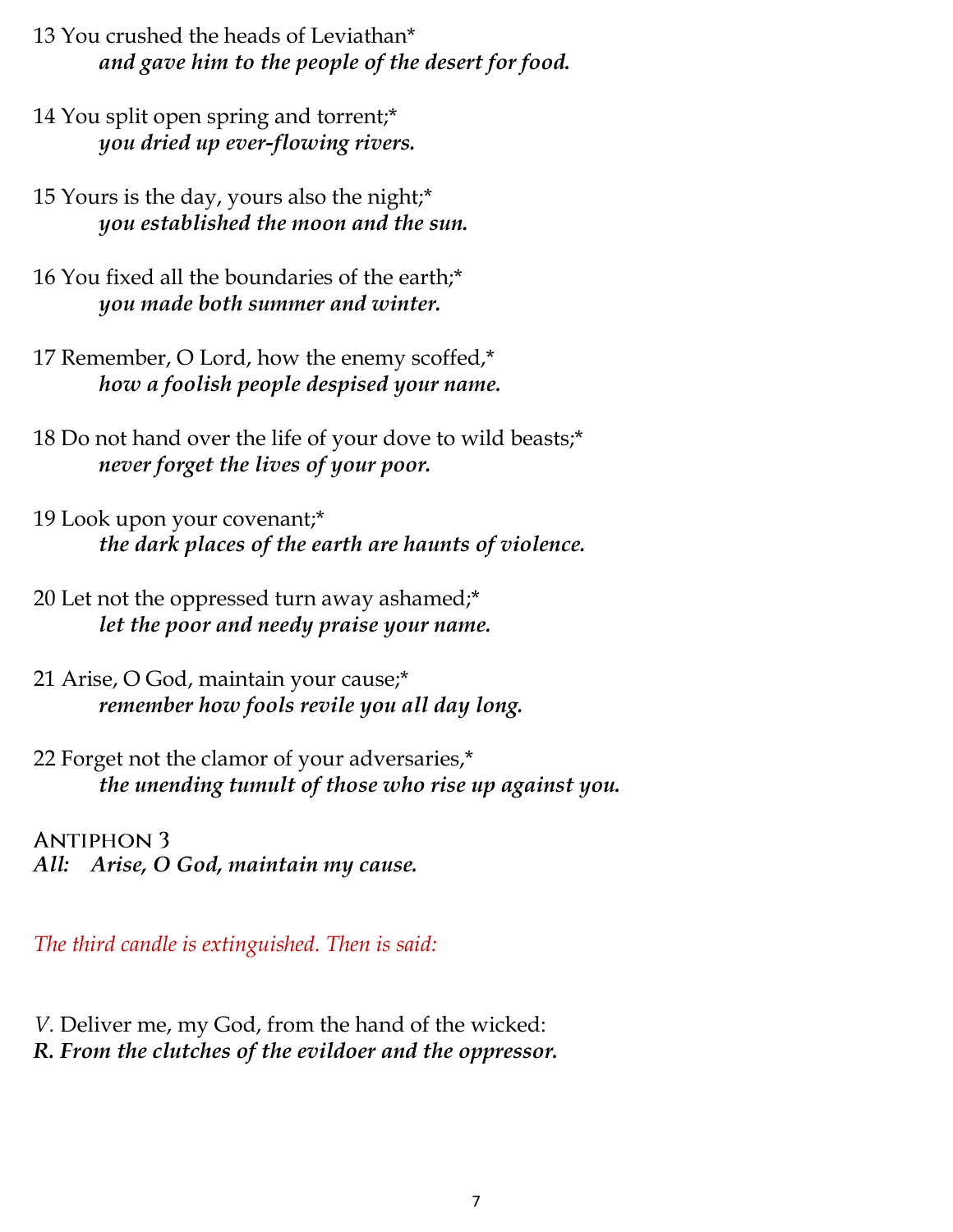A Reading from the Lamentations of Jeremiah the Prophet. (1:1-14)

ALEPH. How solitary lies the city, once so full of people! How like a widow has she become, she that was great among the nations! She that was queen among the cities has now become a vassal.

BETH. She weeps bitterly in the night, tears run down her cheeks; among all her lovers she has none to comfort her; all become her enemies.

Judah has gone into the misery of exile and of hard servitude; she dwells now among the nations, but finds no resting place; all her pursuers overtook her in the midst of her anguish.

DALETH. The roads to Zion mourn, because none come to the solemn feasts; all her gates are desolate, her priests groan and sigh; her virgins are afflicted, and she is in bitterness.

Her adversaries have become her masters, her enemies prosper; because the Lord has punished her for the multitude of her rebellions; her children are gone, driven away as captives by the enemy.

Jerusalem, Jerusalem, return to the Lord your God!

*After a period of silence, this responsory is said or sung:*

**RESPONSORY 1** 

On the mount of Olives, Jesus prayed to the Father: *Father, if it be possible, let this cup pass from me. The spirit indeed is willing, but the flesh is weak.*

*V.* Watch and pray, that you may not enter into temptation. *R. The spirit indeed is willing, but the flesh is weak.*

*After a period of silence, the reading continues:*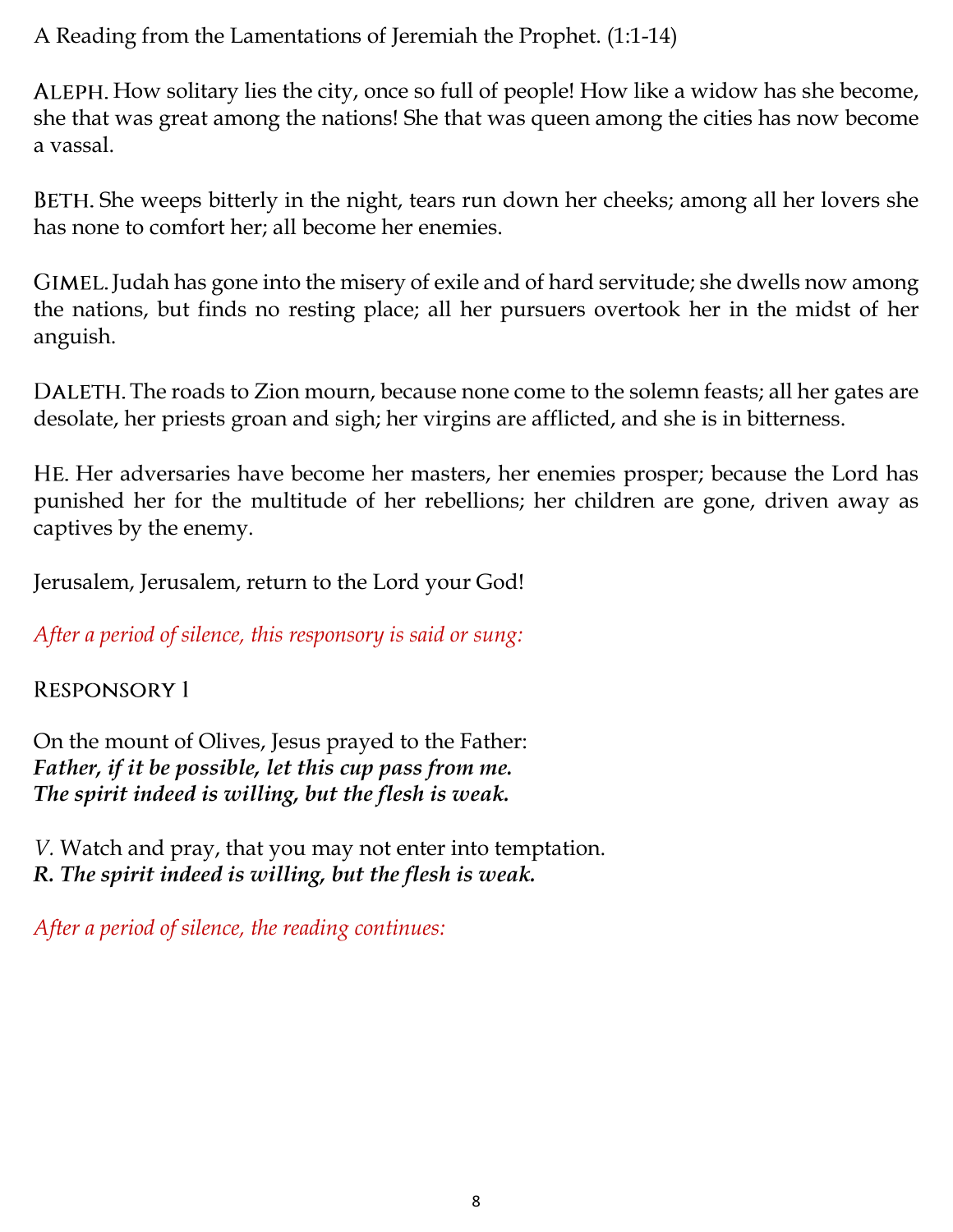## **LESSON 2**

WAW. And from Daughter Zion all her majesty has departed; her princes have become like stags that can find no pasture, and that run without strength before the hunter.

ZAYIN. Jerusalem remembers in the days of her affliction and bitterness all the precious things that were hers from the days of old; when her people fell into the hand of the foe, and there was none to help her; the adversary saw her, and mocked at her downfall.

HETH. Jerusalem has sinned greatly, therefore she has become a thing unclean; all who honored her despise her, for they have seen her nakedness; and now she sighs, and turns her face away.

Uncleanness clung to her skirts, she took no thought of her doom; therefore her fall is terrible, she has no comforter. "O Lord, behold my affliction, for the enemy has triumphed."

Jerusalem, Jerusalem, return to the Lord your God!

*After a period of silence, this responsory is said or sung:*

**RESPONSORY 2** 

My soul is very sorrowful, even to the point of death; *remain here, and watch with me.*

Now you will see the crowd who will surround me; *you will flee, and I will go to be offered up for you.*

*V.* Behold, the hour is at hand, and the Son of Man is betrayed into the hands of sinners. *R. You will flee, and I will go to be offered up for you.*

*After a period of silence, the reading continues:*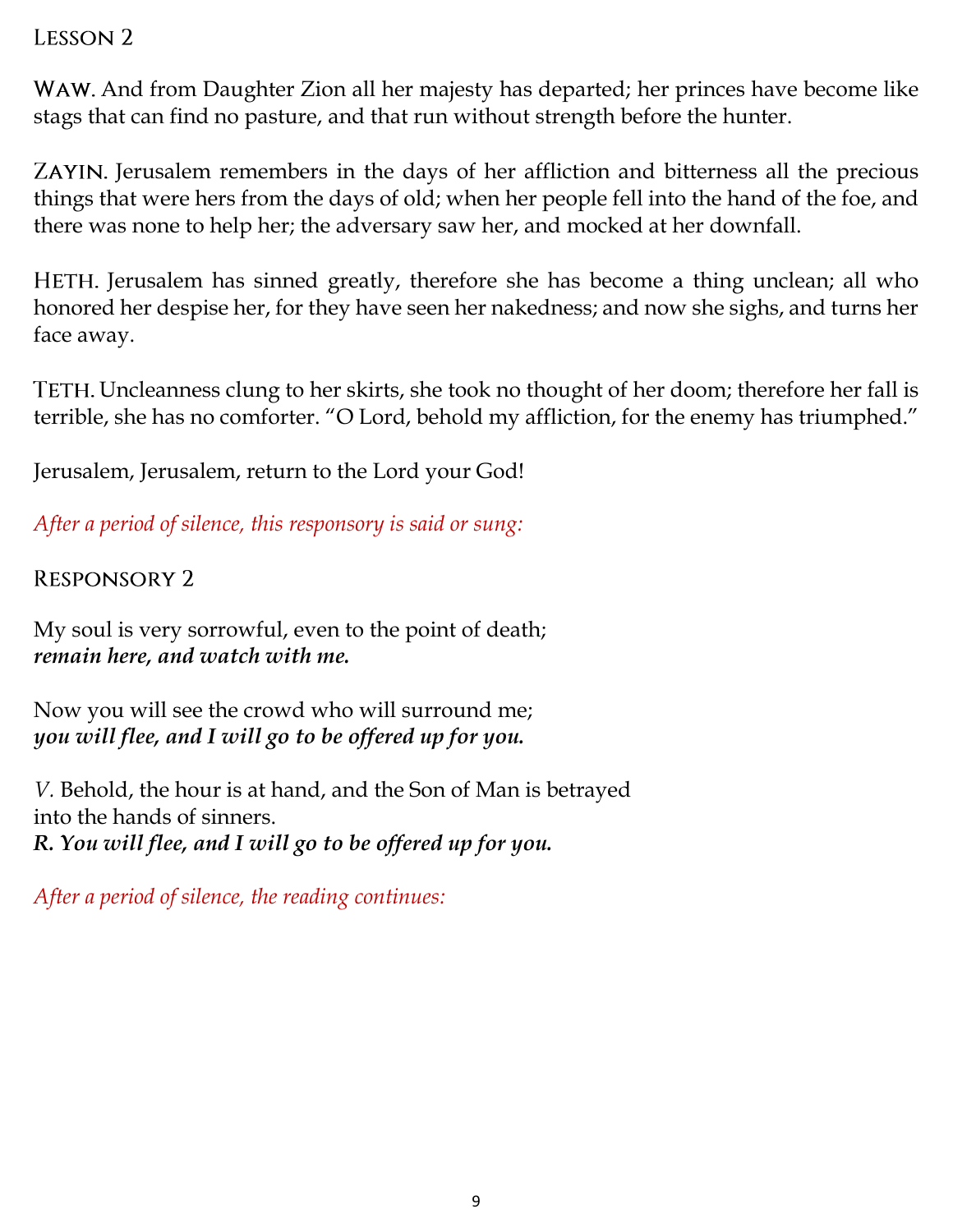### **LESSON 3**

The adversary has stretched out his hand to seize all her precious things; she has seen the Gentiles invade her sanctuary, those whom you had forbidden to enter your congregation.

All her people groan as they search for bread; they sell their own children for food to revive their strength. "Behold, O Lord, and consider, for I am now beneath contempt!"

LAMEDH. Is it nothing to you, all you who pass by? Behold and see if there is any sorrow like my sorrow, which was brought upon me, which the Lord inflicted, on the day of his burning anger.

From on high he sent fire, into my bones it descended; he spread a net for my feet, and turned me back; he has left me desolate and faint all the day long.

NUN. My transgressions were bound into a yoke; by his hand they were fastened together; their yoke is upon my neck; he has caused my strength to fail. The Lord has delivered me into their hands, against whom I am not able to stand up.

Jerusalem, Jerusalem, return to the Lord your God!

*After a period of silence, this responsory is said or sung:*

**RESPONSORY 3** 

Lo, we have seen him without beauty or majesty, *with no looks to attract our eyes.*

He bore our sins and grieved for us, *he was wounded for our transgressions, and by his scourging we are healed.*

*V.* Surely he has borne our griefs and carried our sorrows. *R. And by his scourging we are healed.*

*After a period of silence, the service continues with this psalm:*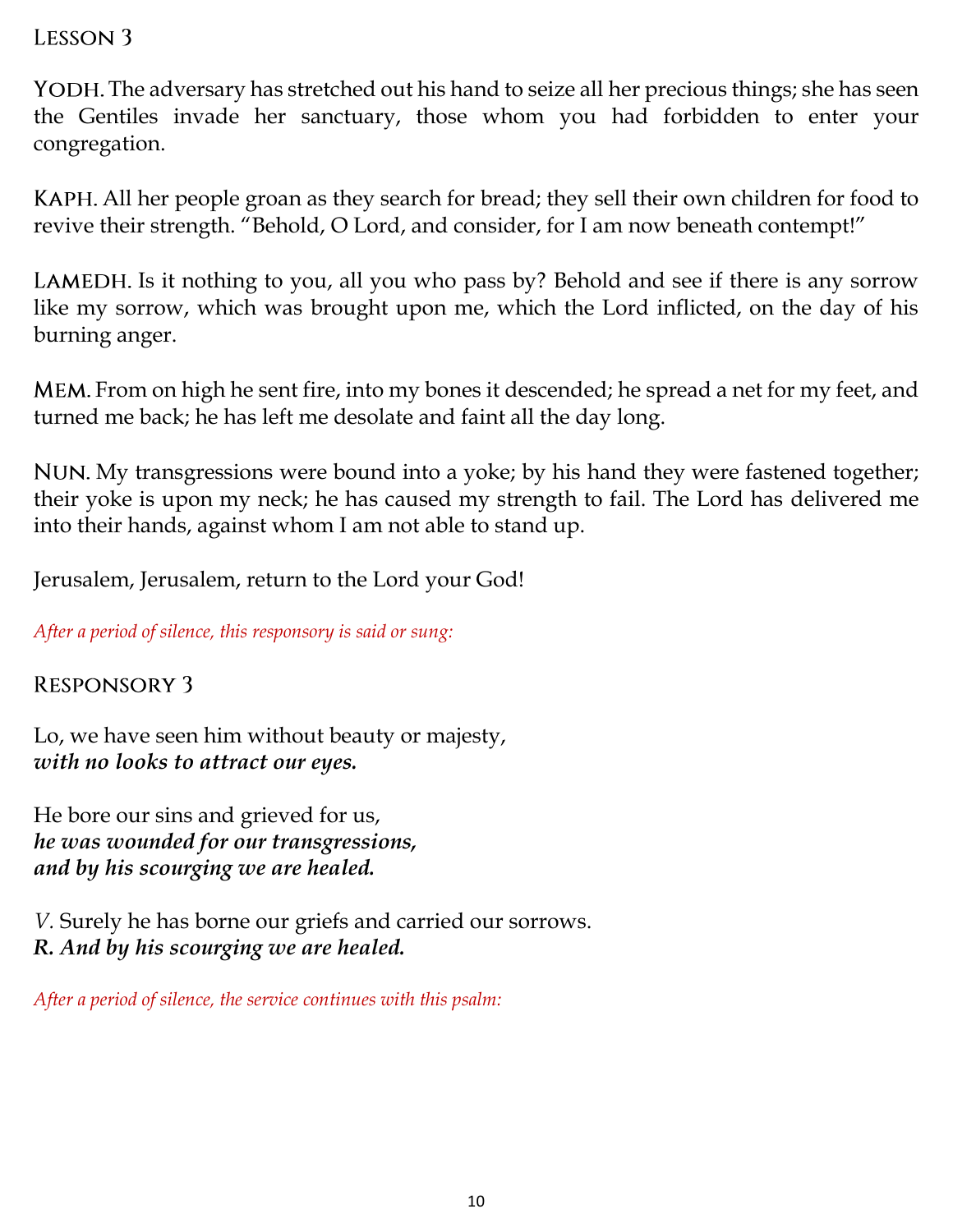**ANTIPHON** *All: God did not spare his own Son, but delivered him up for us all.*

*Deus, Deus meus*

- 1 O God, you are my God; eagerly I seek you;\* *my soul thirsts for you, my flesh faints for you, as in a barren and dry land where there is no water;*
- 2 Therefore I have gazed upon you in your holy place,\* *that I might behold your power and your glory.*
- 3 For your loving-kindness is better than life itself;\* *my lips shall give you praise.*
- 4 So will I bless you as long as I live\* *and lift up my hands in your name.*
- 5 My soul is content, as with marrow and fatness,\* *and my mouth praises you with joyful lips,*
- 6 When I remember you upon my bed,\* *and meditate on you in the night watches.*
- 7 For you have been my helper,\* *and under the shadow of your wings I will rejoice.*
- 8 My soul clings to you;\* *your right hand holds me fast.*

**ANTIPHON** *All: God did not spare his own Son, but delivered him up for us all.*

*The fourth candle is extinguished.*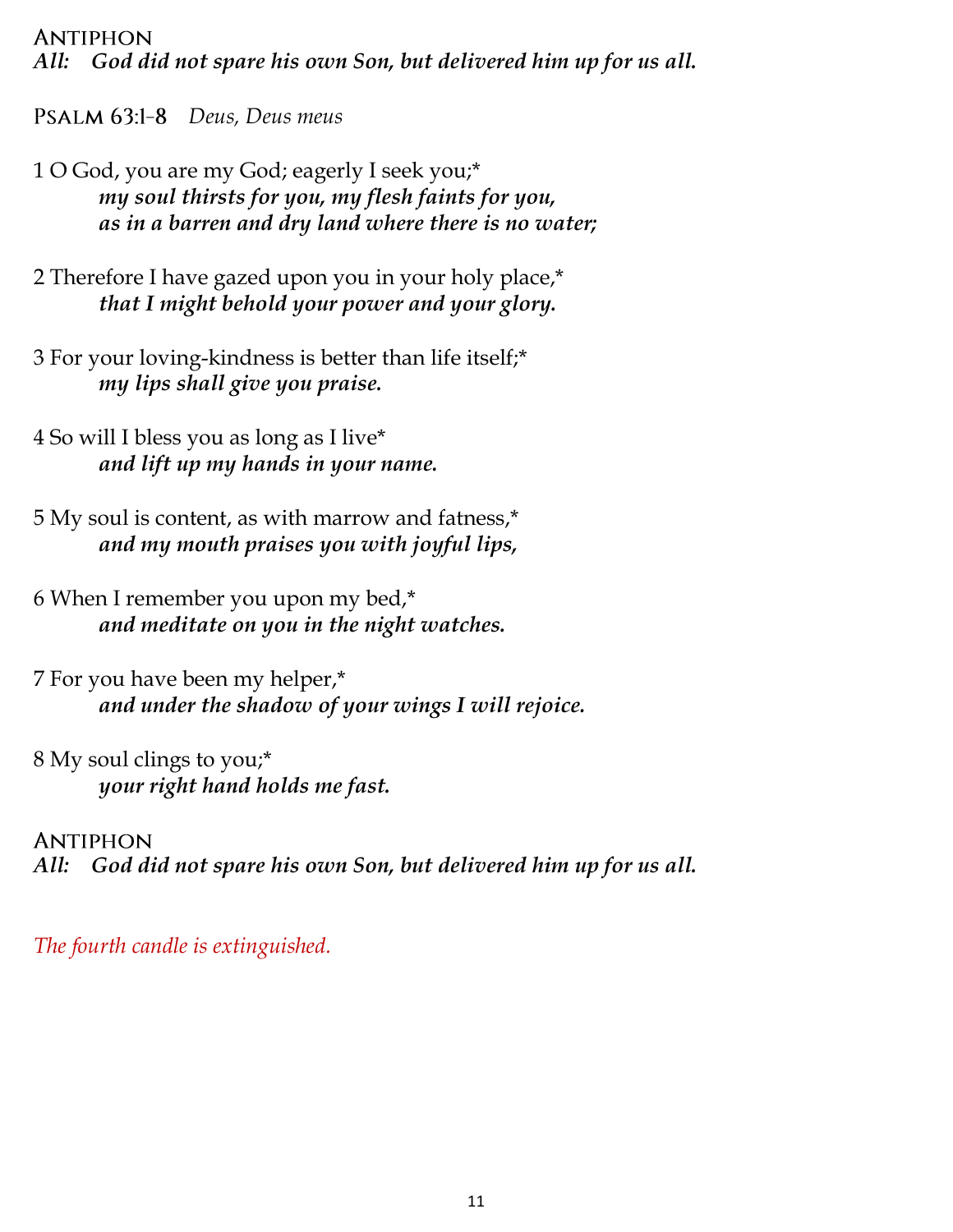#### **ANTIPHON** *All: From the gates of hell, O Lord, deliver my soul.*

(*Isaiah 38:10- 20*)

- 1 In my despair I said, "In the noonday of my life I must depart; \* *my unspent years are summoned to the portals of death."*
	- 2 And I said, "No more shall I see the Lord in the land of the living, \* *never more look on my kind among dwellers on earth.*
	- 3 My house is pulled down and I am uncovered, \* *as when a shepherd strikes his tent.*
	- 4 My life is rolled up like a bolt of cloth, \* *the threads cut off from the loom.*
	- 5 Between sunrise and sunset my life is brought to an end; \* *I cower and hope for the dawn.*
	- 6 Like a lion he has crushed all my bones; \* *like a swallow or thrush I utter plaintive cries; I mourn like a dove.*
- 7 My weary eyes look up to you; \* *Lord, be my refuge in my affliction."*
- 8 But what can I say? for he has spoken; \* *it is he who has done this.*
- 9 Slow and halting are my steps all my days, \* *because of the bitterness of my spirit.*
- 10 O Lord, I recounted all these things to you and you rescued me; \* *when entreated, you restored my life.*
- 11 I know now that my bitterness was for my good, \* *for you held me back from the pit of destruction, you cast all my sins behind you.*
- 12 The grave does not thank you nor death give you praise; \* *nor do those at the brink of the grave hang on your promises.*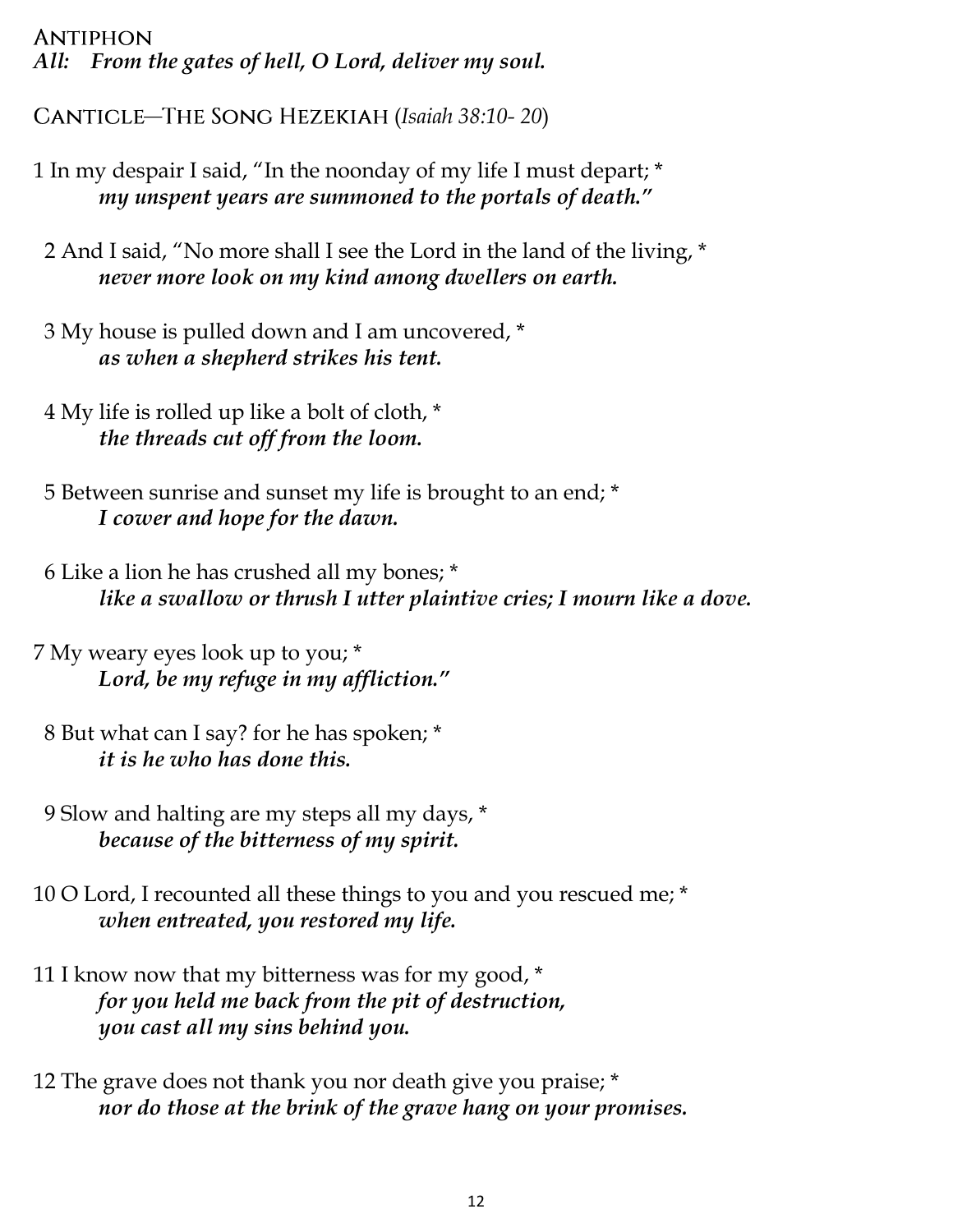13 It is the living, O Lord, \* *the living who give you thanks as I do this day;* 

14 You, Lord, are my Savior; \* *I will praise you with stringed instruments all the days of my life, in the house of the Lord.*

**ANTIPHON** *All: From the gates of hell, O Lord, deliver my soul.*

*The fifth candle is extinguished. Then follows this psalm.*

**ANTIPHON** *All: O Death, I will be your death; O Grave, I will be your destruction.*

*Laudate Dominum*

- 1 Praise God in his holy temple;\* *praise him in the firmament of his power.*
- 2 Praise him for his mighty acts;\* *praise him for his excellent greatness.*
- 3 Praise him with the blast of the ram's-horn;\* *praise him with lyre and harp.*
- 4 Praise him with timbrel and dance;\* *praise him with strings and pipe.*
- 5 Praise him with resounding cymbals;\* *praise him with loud-clanging cymbals.*
- 6 Let everything that has breath\* *praise the Lord.*

**ANTIPHON** *All: O Death, I will be your death; O Grave, I will be your destruction.*

*The sixth candle is extinguished. Then is said:*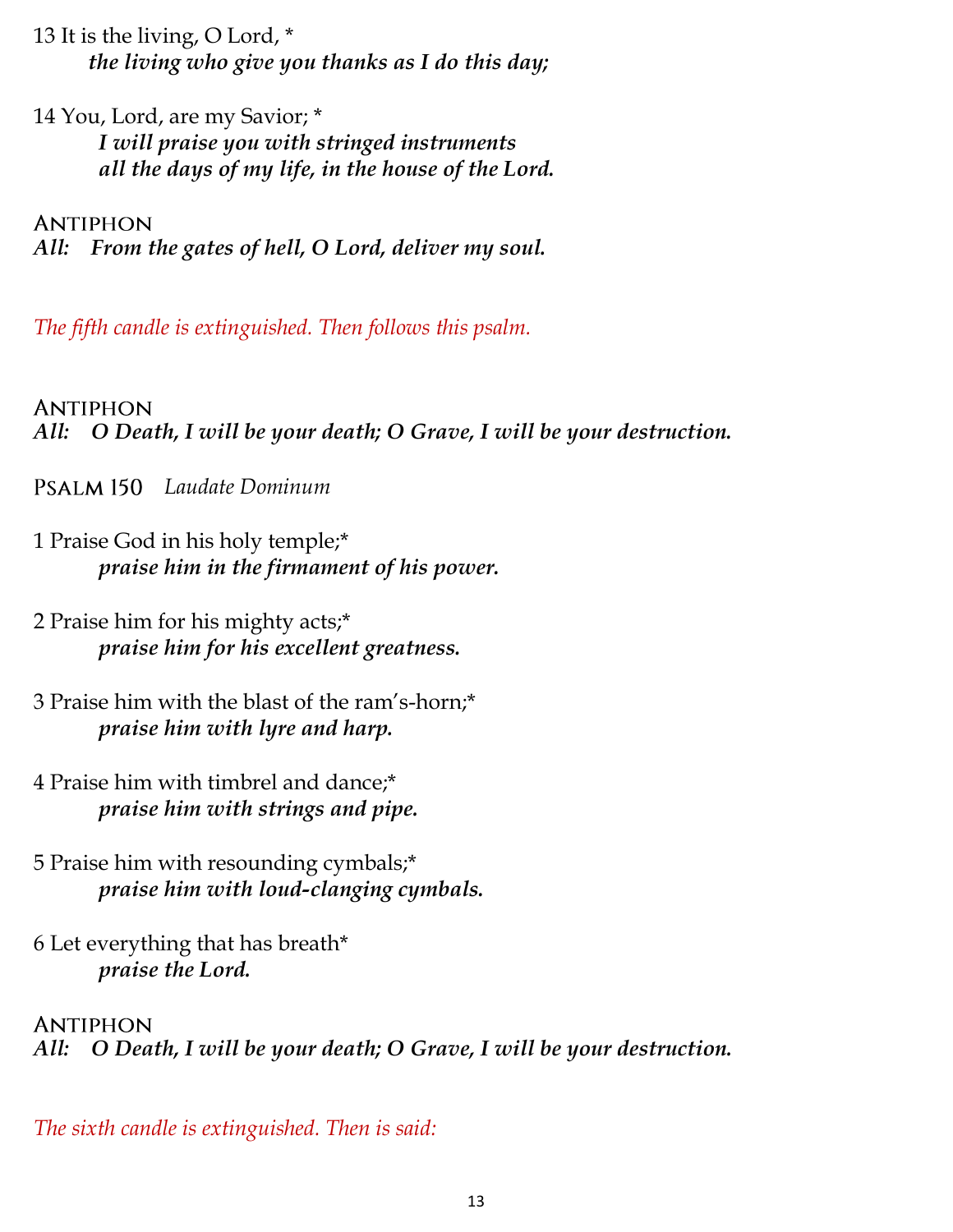*V.* My flesh also shall rest in hope: *R. You will not let your Holy One see corruption.*

*Now all other lights except for the single remaining candle are turned off or turned down. The Canticle of Zechariah is then sung or said.*

**ANTIPHON** 

*All: Now the women sitting at the tomb made lamentation, Weeping for the Lord.*

*Benedictus Dominus Deus Israel*

Blessed be the Lord, the God of Israel,\*  *for he has come to his people and set them free.*

He has raised up for us a mighty Savior,\*  *born of the house of his servant, David.*

Through his holy prophets, he promised of old\*  *that he would save us from our enemies, from the hands of all that hate us;*

He promised to show mercy to our forebears,\* *and to remember his holy covenant.*

This was the oath he swore to our father, Abraham,\*  *to set us free from the hands of our enemies,*

Free to worship him without fear,\*  *holy and righteous in his sight, all the days of our life.*

You, my child, shall be called the prophet of the Most High,\*  *for you will go before the Lord to prepare his way,*

To give his people knowledge of salvation\*  *by the forgiveness of all their sins.*

In the tender compassion of our God\*  *the dawn from on high shall break upon us,*

To shine on those who dwell in darkness and the shadow of death,\*  *and to guide our feet into the way of peace.*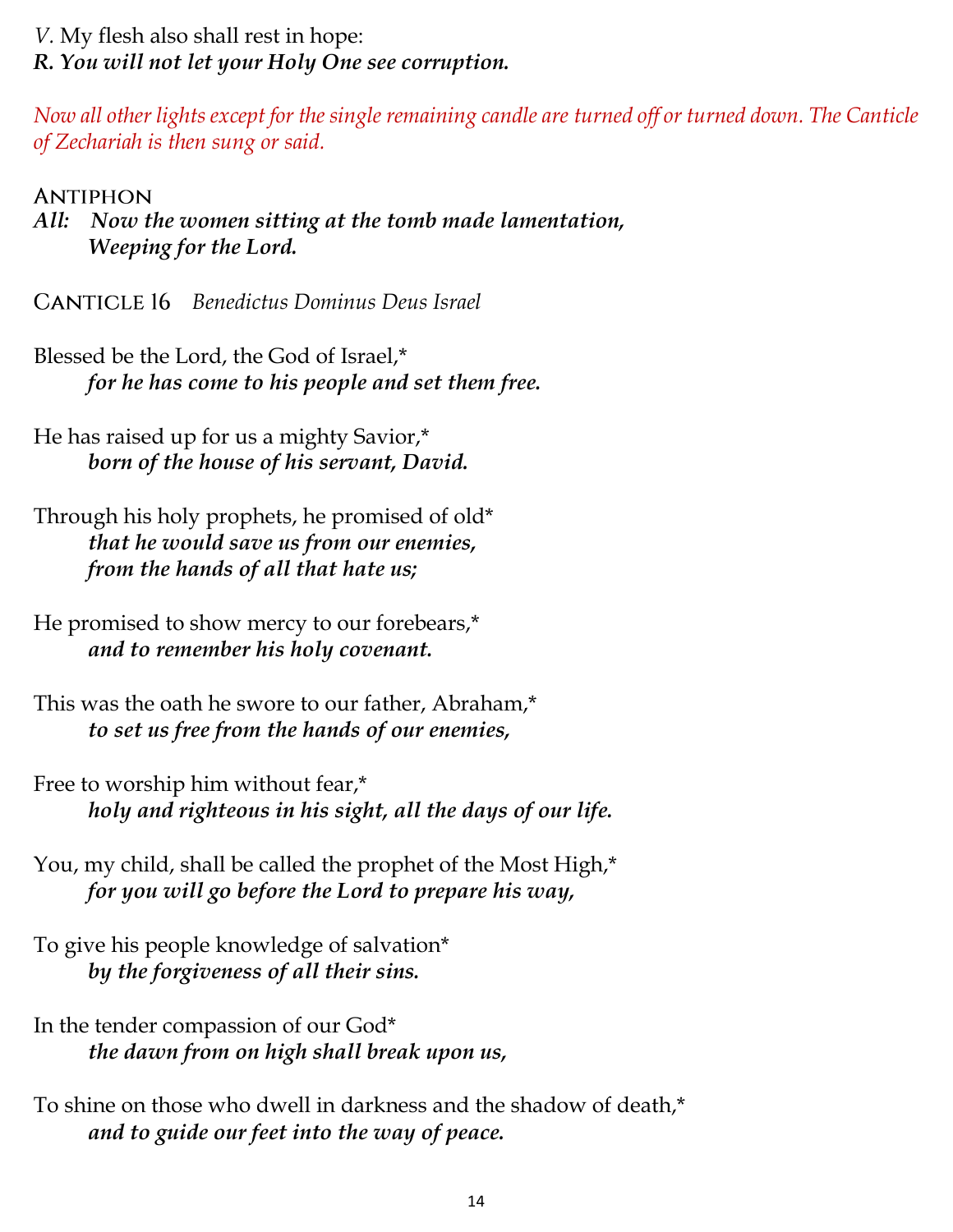*All: Now the women sitting at the tomb made lamentation, Weeping for the Lord.*

*After the canticle, the remaining candle is hidden. The people kneel as they are able for the following:*

*—Christus factus est*

*Christ for our sake became obedient unto death, even death upon a cross; therefore God has highly exalted him and bestowed on him the Name which is above every name.*

*A brief silence is observed. The following psalm is then said quietly.*

*Miserere mei, Deus*

- *1 Have mercy on me, O God, according to your loving-kindness;\* in your great compassion blot out my offences.*
- *2 Wash me through and through from my wickedness\* and cleanse me from my sin.*
- *3 For I know my transgressions,\* and my sin is ever before me.*
- *4 Against you only have I sinned\* and done what is evil in your sight.*
- *5 And so you are justified when you speak\* and upright in your judgement.*
- *6 Indeed, I have been wicked from my birth,\* a sinner from my mother's womb.*
- *7 For behold, you look for truth deep within me,\* and will make me understand wisdom secretly.*
- *8 Purge me from my sin and I shall be pure;\* wash me and I shall be clean indeed.*
- *9 Make me hear of joy and gladness,\* that the body you have broken may rejoice.*